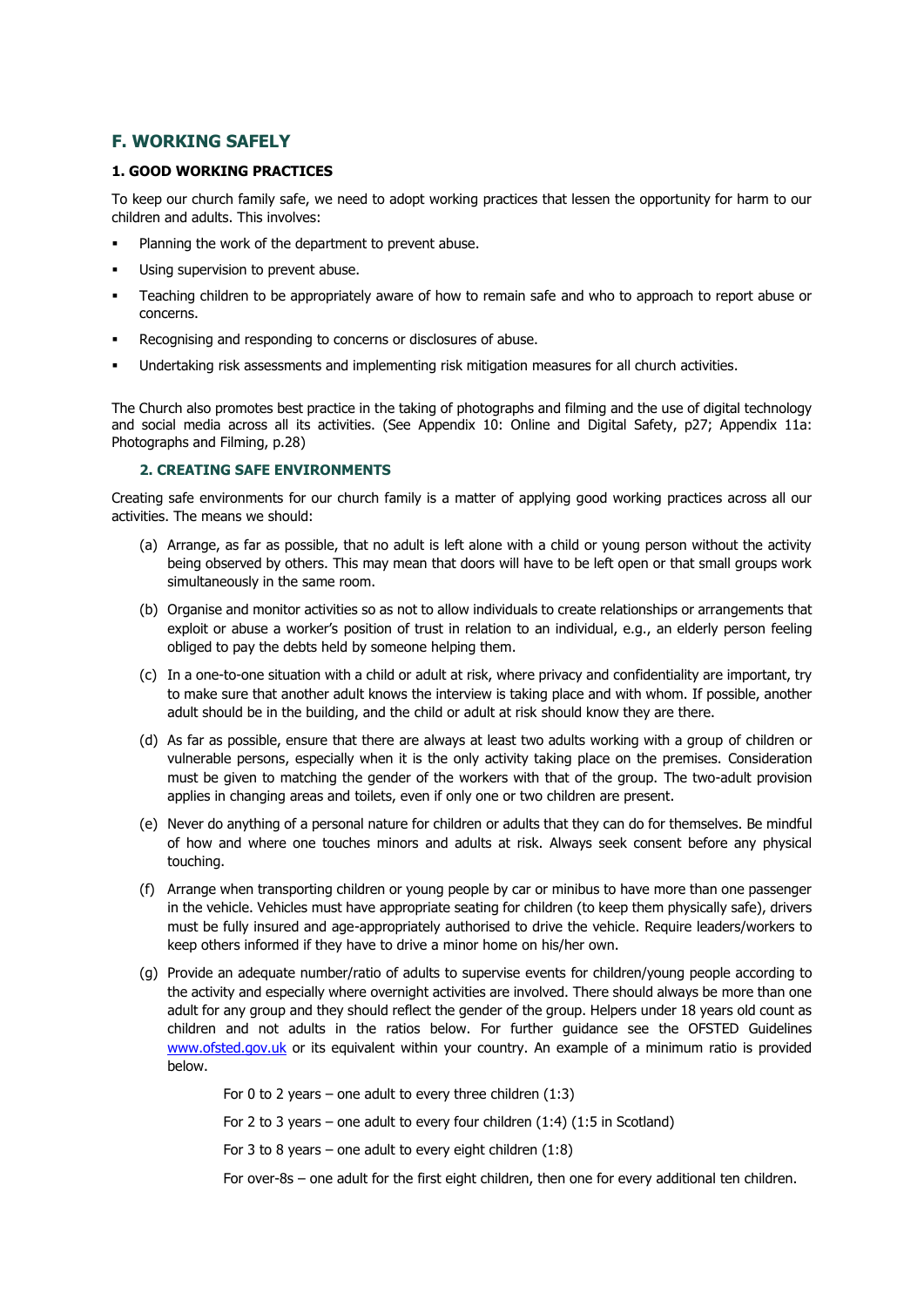- (h) Any activities involving children or vulnerable adults outside of church, or taking place online should be risk assessed and accordingly managed (see Appendix 9 for sample risk assessment documents, p.23).
- (i) In the event of any injury to a person, accidental or otherwise, ensure that it is recorded on an Accident Form and that the record is witnessed by another adult. Ensure that any necessary health and safety actions are undertaken. For more information on Health and Safety, visit [http://adventist.org.uk/\\_\\_data/assets/pdf\\_file/0020/8048/01-SDA-Health-and-Safety-Policy-](http://adventist.org.uk/__data/assets/pdf_file/0020/8048/01-SDA-Health-and-Safety-Policy-Statement-Dec-2009-Final.pdf)[Statement-Dec-2009-Final.pdf](http://adventist.org.uk/__data/assets/pdf_file/0020/8048/01-SDA-Health-and-Safety-Policy-Statement-Dec-2009-Final.pdf)

### 3. **INTERNATIONAL SAFEGUARDING – ADRA-UK**

The Adventist Development and Relief Agency (ADRA) is the international humanitarian arm of the Seventh-day Adventist Church serving in 118 countries. ADRA-UK organises initiatives both at home and abroad. Its work empowers communities and changes lives by providing sustainable community development and disaster relief.

ADRA-UK's disaster response work includes services to children and adults often in urgent need. In meeting these needs, their welfare and protection are prioritised in line with the UN Convention on the Rights of the Child (UNCRC) or regional equivalent, along with the UN's Declaration of Human Rights. ADRA-UK is committed to ensuring that vulnerable people who use our services are not abused and that working practices minimise the risk of such abuse. KCFS policy and procedures should be followed in conjunction with ADRA-UK's Code of Conduct and suite of safeguarding policies, specifically the Safeguarding, Child Safeguarding and PSHEA policies.

Where church activities involve work in another country, ADRA-UK must ensure that KCFS policy requirements are met by all those who work for the church and that partner organisations have proper procedures in place to protect children and adults at risk. This includes completing safeguarding checks on personnel working on behalf of the church; a risk assessment, and following KCFS code of conduct and all safe working practices throughout all our activities in that country. KCFS requires clear and established reporting mechanisms being in place to address concerns and allegations of abuse. Additionally, ADRA-UK's work in those countries will be fully compliant with the safeguarding legislation, policies and standards of those countries as well as ADRA-UK's safeguarding policies.

Support for Volunteers and Staff

The psychological wellbeing as well as the physical safety of volunteers and staff who provide support to vulnerable groups, must also be protected. Those providing support may often be exposed to disturbing situations which are potentially traumatising. The reporting of concerns of abuse may create potential dangers due to the emotional reactions of those involved. ADRA-UK has a duty of care not only to those in need of support, but also to those who support them, and must be intentional about providing such assistance where it is required. Help may take the form of support from work colleagues or support through counselling provided by an outside agency.

Suspicion of Abuse by a Volunteer or Member of Staff

Where volunteers or staff are the subject of an allegation of abuse, appropriate support will be offered by ADRA-UK while fully complying with KCFS protocols, ADRA-UK's safeguarding policies and cooperating with the statutory services during any investigation. Appropriate disciplinary action will be taken where safeguarding violations have occurred.

Where a volunteer or staff member is suspected of abuse, ADRA-UK's complaints procedure will be followed.

#### **4. THIRD PARTY HIRE OF CHURCH PREMISES**

The welfare of adults at risk is with those responsible for their care. Where external organisations are using church premises, safeguarding responsibilities rests with that organization. Hire arrangements must make it clear and agreed that the organisations are to abide by the KCFS safeguarding policy.